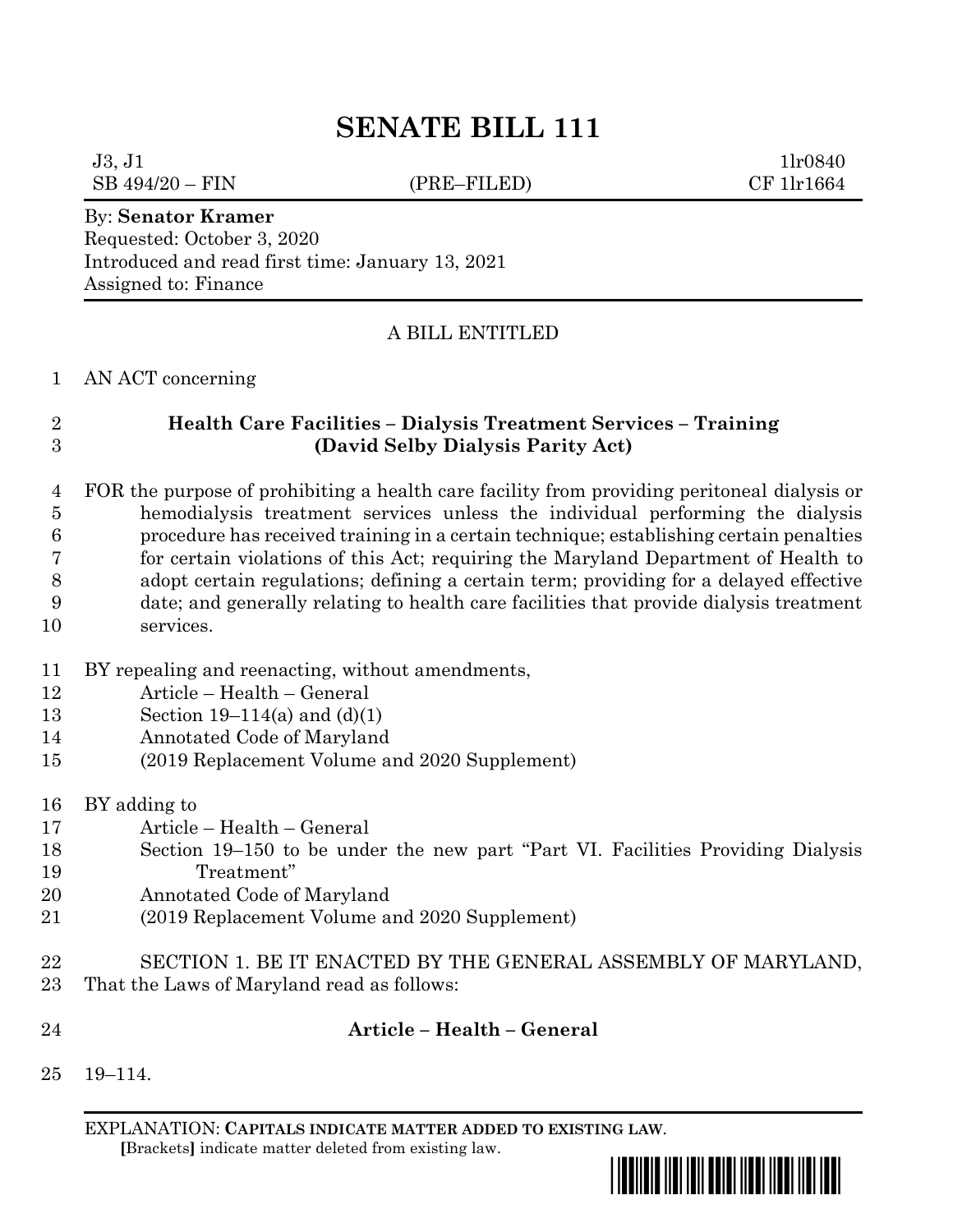## **SENATE BILL 111**

| $\mathbf{1}$<br>$\overline{2}$ | (a)<br>In this Part II of this subtitle the following words have the meanings<br>indicated.                                                                                                                                          |        |                                                                                                                              |
|--------------------------------|--------------------------------------------------------------------------------------------------------------------------------------------------------------------------------------------------------------------------------------|--------|------------------------------------------------------------------------------------------------------------------------------|
| 3                              | (d)<br>"Health care facility" means:<br>(1)                                                                                                                                                                                          |        |                                                                                                                              |
| 4                              |                                                                                                                                                                                                                                      | (i)    | A hospital, as defined in $\S$ 19–301 of this title;                                                                         |
| $\overline{5}$                 |                                                                                                                                                                                                                                      | (ii)   | A limited service hospital, as defined in $\S 19-301$ of this title;                                                         |
| 6                              |                                                                                                                                                                                                                                      | (iii)  | A related institution, as defined in $\S$ 19–301 of this title;                                                              |
| 7                              |                                                                                                                                                                                                                                      | (iv)   | An ambulatory surgical facility;                                                                                             |
| 8<br>9<br>10                   | An inpatient facility that is organized primarily to help in the<br>(v)<br>rehabilitation of disabled individuals, through an integrated program of medical and other<br>services provided under competent professional supervision; |        |                                                                                                                              |
| 11                             |                                                                                                                                                                                                                                      | (vi)   | A home health agency, as defined in $\S 19-401$ of this title;                                                               |
| 12                             |                                                                                                                                                                                                                                      | (vii)  | A hospice, as defined in $\S 19-901$ of this title;                                                                          |
| 13<br>14                       | title; and                                                                                                                                                                                                                           | (viii) | A freestanding medical facility, as defined in $\S$ 19–3A–01 of this                                                         |
| 15<br>16                       |                                                                                                                                                                                                                                      | (ix)   | Any other health institution, service, or program for which this<br>Part II of this subtitle requires a certificate of need. |
| 17                             | PART VI. FACILITIES PROVIDING DIALYSIS TREATMENT.                                                                                                                                                                                    |        |                                                                                                                              |
| 18                             | $19 - 150.$                                                                                                                                                                                                                          |        |                                                                                                                              |
| 19<br>20<br>21                 | IN THIS SECTION, "HEALTH CARE FACILITY" MEANS A FACILITY OR AN<br>(A)<br>OFFICE WHERE HEALTH OR MEDICAL CARE IS PROVIDED TO PATIENTS BY A HEALTH<br>CARE PROVIDER, INCLUDING:                                                        |        |                                                                                                                              |
| 22<br>23                       | (1)<br><b>SUBTITLE;</b>                                                                                                                                                                                                              |        | A HEALTH CARE FACILITY AS DEFINED IN § $19-114(D)(1)$ OF THIS                                                                |
| 24                             | (2)                                                                                                                                                                                                                                  |        | A KIDNEY DIALYSIS CENTER;                                                                                                    |
| 25<br>26                       | (3)<br><b>OFFICER; AND</b>                                                                                                                                                                                                           |        | A FACILITY OPERATED BY THE DEPARTMENT OR A HEALTH                                                                            |
| 27                             | (4)                                                                                                                                                                                                                                  |        | THE OFFICE OF A HEALTH CARE PROVIDER.                                                                                        |